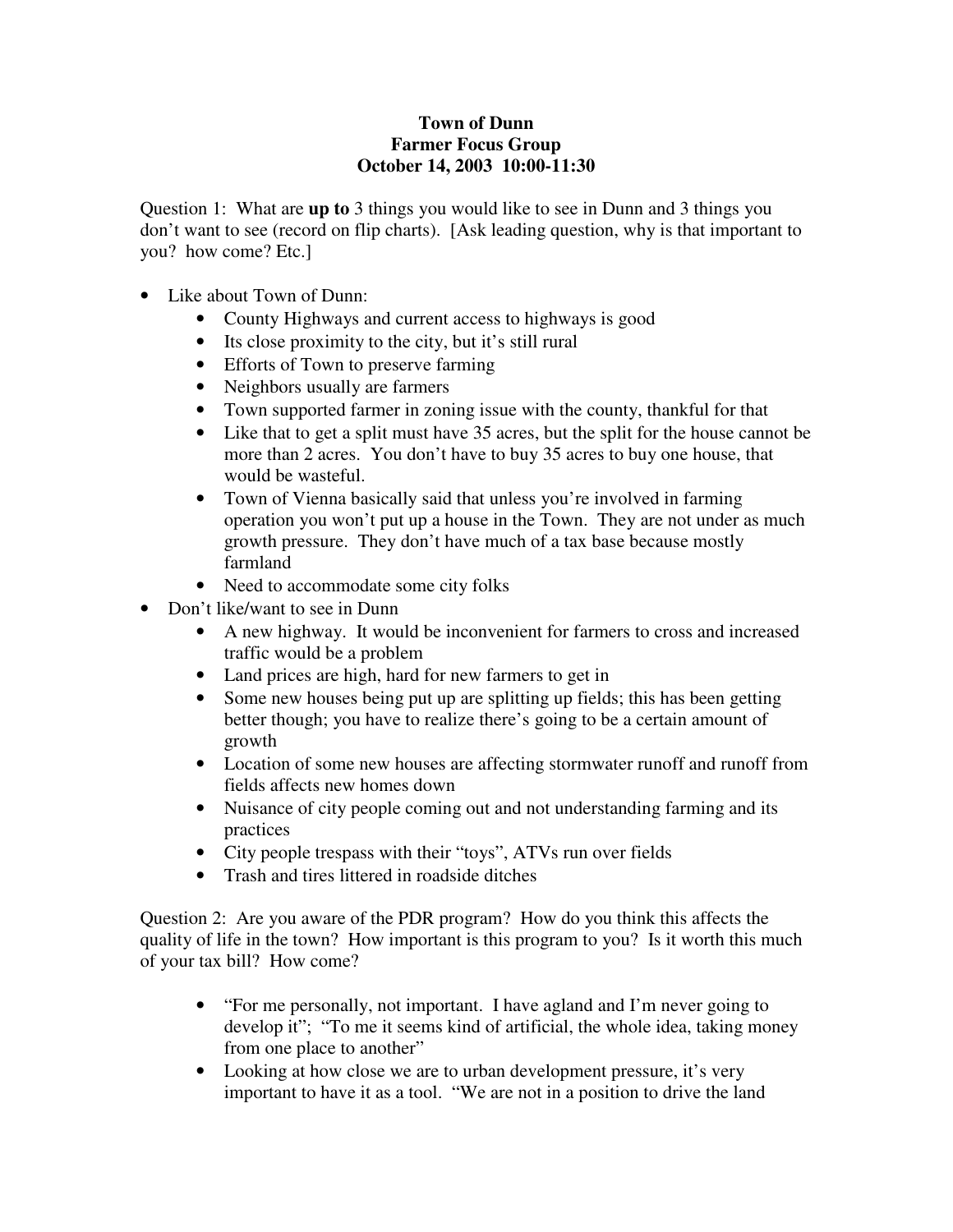values as we did 20 years ago from an agricultural standpoint. It's other uses that are driving prices" "Its very important here in the Town of Dunn to maintain a agricultural base"

- 'What I like is it locks that land into ag forever', 'Forever's a long time'', "You say it's a long time, but if you pour a bypass out there, I doubt that it will ever go back into agriculture production again. Why isn't the ability to produce food forever"
- "There's some land that's just as well off for house site-woodlots, hillsides"
- "We can't shut the odors down at the fence lot", more neighbors mean more problems for farming
- Woodlands make good agricultural land for mushroom cultivation.
- If you as a farmer split your land apart in your will, Land Use Plan can't stop that, so the PDR does serve a purpose
- I have 70 neighbors on the northside of my farm-trash, destroyed fence, vandalism problems, complain about farm machinery being visable. "you spend most of the time trying to keep your head above water, makes you not focus too much on the neighbor problems"
- I have not seen the amounts that have been paid for what lands, would be nice to see.
- Our son plans to continue farming after we're gone. We have entered part of our land into the program for the primary reason that we don't want the nuisance of dealing with the city people. Around the buildings at least, we don't want people coming in any closer than they already are. "There's enough leeway in the program, we feel like we're not strapped as completely as you might think the program does"
- "It was a big shot in the arm as far as reducing debt, at our age, it was a good debt reliever, so we feel it helped us out a good deal at that time"
- The Town reassured us that at some point it may have to be retracted 100 or 200 years down the road if things change. It's good to have the wildlife we've got, they need space to- the PDR program helps with that.
- If farms lose their preferential tax treatment, that will break a lot of farms really fast. There's an importance for PDR for that situation.
- I have not seen a reduction in taxes since entering PDR. I think assessors need to be reminded what land is in PDR.
- Bankers still see theirs value in the land- pretty high for farmland
- The quicker you move the better because land values are increasing in Dane County, but it's hard to have all the funding.
- Agriculture is important enough that we want to keep a base of it here
- 'I don't know anything about it, I'm just anti-government. It seems a little socialistic to me". "As an area gets more populated, we need more regulations. I guess we're not nearly as regulated as Europe"- or the Eastern US.
- "I don't have as much problem with the government being involved as long as they don't try to control my day to day actions" I don't want to be restricted about when I can or can't spread manure, or run my tractor.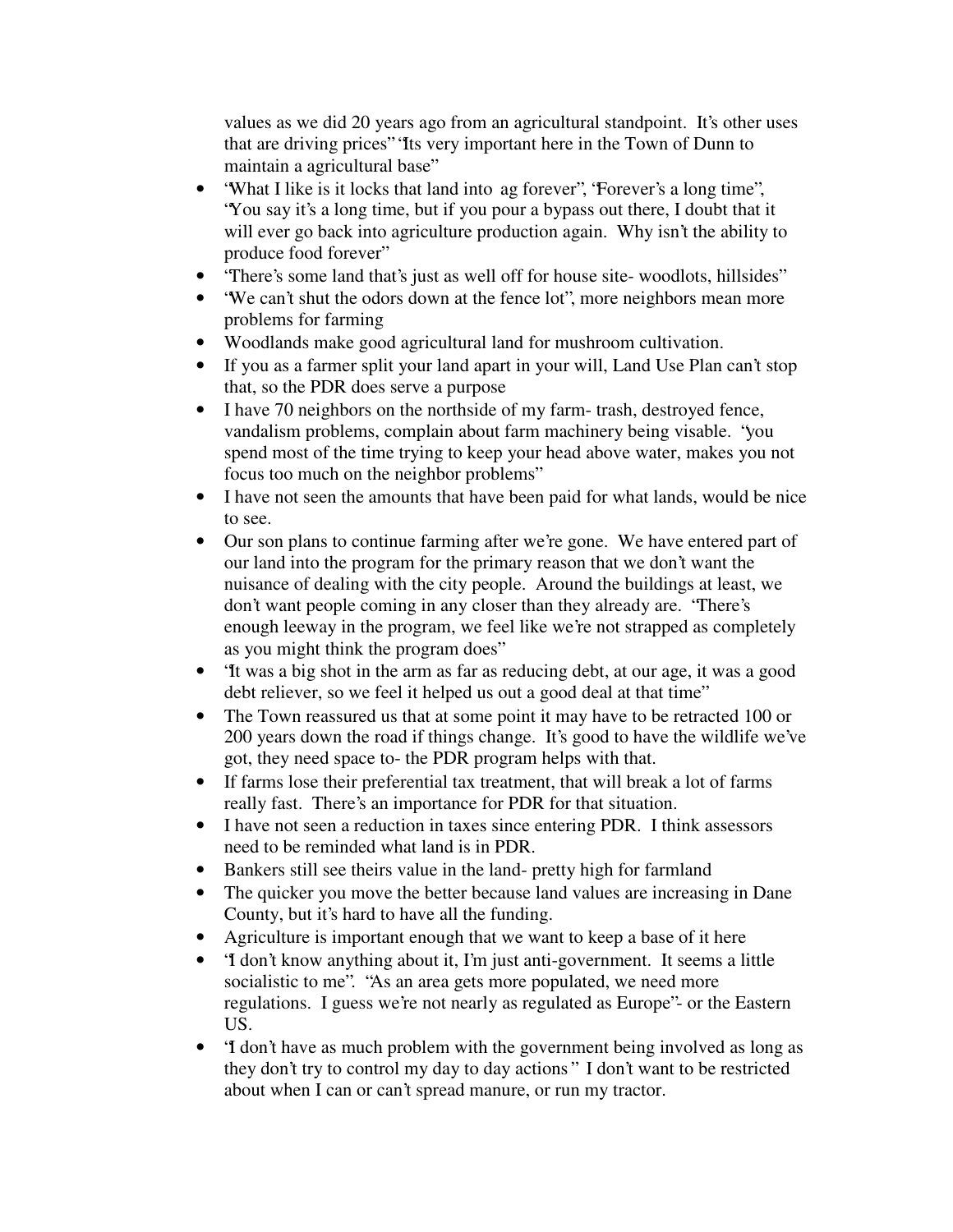• Has the Town done much to encourage more new farmers to move to this area? Average age of a farmer is around 60- what happens when you preserve farmland and there's no farmers. You'll just see city people moving out and putting up mansions on 50 acres and then a farmer will never be able to afford that land again.

Question 3: Think about the challenges your business faces. How could the Town help your business OR encourage/maintain agriculture in Dunn. Or if you feel comfortable please share the challenge.

- Sauk Co. has compiled a list of farmers and what they sell to increase rural tourism.
- Pork and Beef must be state inspected before we can sell it to consumers. We don't have a lot of locations to take the pigs to get them into a more usable form to sell to consumers. There are not many butchering facilities. That's why we run our trucks to Iowa. Since I'm at least 50 miles each way, every week, to the processor, the farmers closer have the advantage because they don't have as high of transportation costs as me. We have commodity and niche market farming and they both have unique needs. Us being 6 miles from the capital we're at a disadvantage because we're so far from processing facilities.
- Shut the neighbors up when they complain".
- Prices are our biggest problem, I don't know how much the Town can do to help our prices, to keep us going.
- Transporting equipment on highways can be a problem. We need brush cleared off the side of the road so we can pull over to get out of the way. Issue at all times of the year. Would like the public to be more educated about how to behave when following or passing farm equipment. It's a safety issue for cars and bikes.
- Snow machines, horses and foot traffic are a problem on property. If I called the sheriff every time this was an issue, he'd be out 2 or 3 times a week. City people don't respect private property. Crops get trampled, 4 wheeling through at night, small trees taken out, tresspassers took out my whole mushroom crop. I'm forced to build what should be unnecessary fences.
- 'Easy to grow it, hard to sell it". Finding markets is a challenge. I'll be looking to rent more land soon and I know more people that want to rent more land. Unfortunately, we have to rent because we're not in a position to buy because the land prices are too high. I wouldn't mind buying a place in this area because it's so close to market, especially with gas prices always going up. The other option is going southwest, but that's an hour each way. "Too much time in the vehicle, I'd rather be working on the farm."
- Biggest challenge for me was when the road went in I had trouble getting my cows from one side to the other, it was an inconvenience and a safety issue. The Town put an underpass in and that was wonderful.
- Those of us in commodity market are looking for ways to grow and intensify.
- We're looking to grow a business that will provide for our next generation.